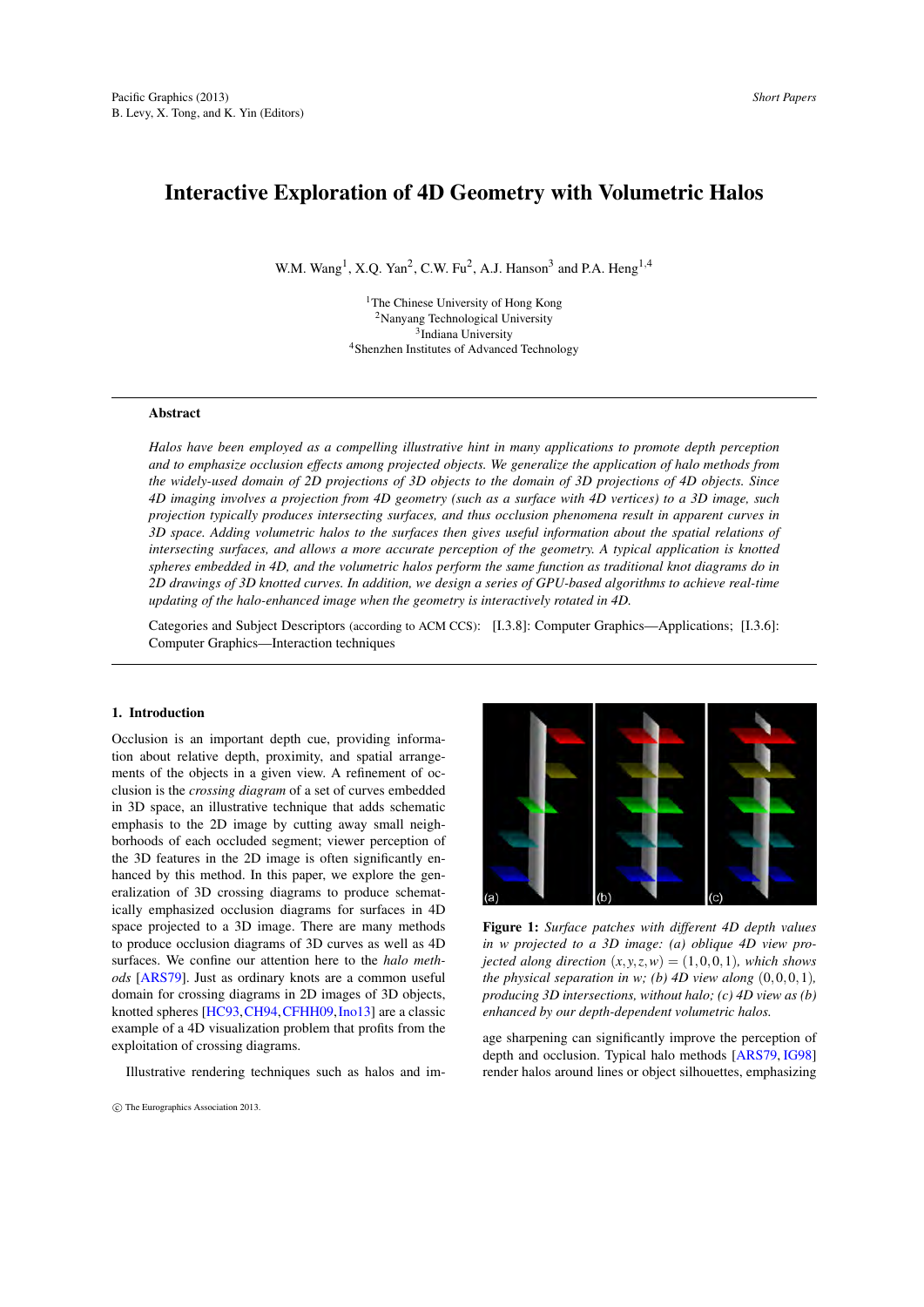<span id="page-1-0"></span>the occlusions among projected objects on the image screen. Similarly, we can employ any available depth information to sharpen and emphasize the properties of an object in its rendered image [\[LCD06\]](#page-5-6), and to locally enhance the image color and contrast around object silhouettes. Thus we can both emphasize foreground objects to make them more recognizable, and reveal the spatial relations among projected objects. These rendering techniques are also commonly used by artists to strengthen object perception in their drawings, especially for illustrative figures in a technical context.

Following the spirit of [\[ARS79,](#page-5-0) [BG07,](#page-5-7) [EBRI09\]](#page-5-8), we design halo-based methods to annotate the rendering of 4D geometry after projecting them from 4D to 3D. Figure [1](#page-0-0) presents an elementary example of the desired results for five 4D colored surface patches whose 3D projections intersect the white patch, but that have different 4D depth values relative to the white patch. In addition to explaining how to generate and render the volumetric halos, we also show how this potentially slow and difficult rendering process can be made interactive by exploiting GPU-based methods, thus facilitating intuitive user exploration of the fourth dimension.

## Contributions of This Work.

- ∙ We present a comprehensive volume-rendering-based approach to the creation of halo structures for surfaces embedded in 4D and projected to a 3D image.
- ∙ We extend the fast GPU-based method of Chu et al. [\[CFHH09\]](#page-5-3) to include volumetric halos to support interactive exploration of 4D haloed occlusion and depth.
- ∙ We develop novel algorithms to resolve the problem of tetrahedron mismatch during the creation of auxiliary halo 3-manifolds needed to implement our approach.

#### 2. Related Work

Illustrative Visualization. While non-photorealistic rendering techniques [\[GGSC98\]](#page-5-9) depict data in an expressive way, illustrative visualization [\[DMNV12\]](#page-5-10) focuses also on the use of visual emphasis to highlight relevant features of interest in the visualization. This is particularly useful when exploring massive or complicated data. Apart from halos, several illustrative visualization methods have been proposed. Diepstraten et al. [\[DWE03\]](#page-5-11) explored different approaches to generate cutaway illustrations at interactive speed with a small set of rules. Li et al. [\[LRA](#page-5-12)<sup>\*07]</sup> further considered a geometry-aware approach supporting interactive authoring in cutaway illustrations of complex 3D models. Karpenko et al. [\[KLMA10\]](#page-5-13) recently illustrated shape and internal structures in complicated mathematical surfaces using exploded view diagrams by partitioning the surfaces into parallel slices. Meanwhile, Hummel et al. [\[HGH](#page-5-14)<sup>∗</sup> 10] examined various illustrative techniques on integral surfaces to convey both shape and directional information.

Enhancing Visualization with Halos. The utilization of halo methods in computer graphics (other than knot diagrams) goes back at least to the late 1970's when Appel et

al. [\[ARS79\]](#page-5-0) proposed using halos to emphasize the occlusions between lines and surfaces in various geometries. After that, Interrante and Grosch [\[IG98\]](#page-5-5) introduced several novel halo-based techniques to illustrate 3D flow using volume line integral convolution to convey directional information. Schussman et al. [\[SMSE00\]](#page-5-15) proposed various perceptuallyeffective techniques to visualize magnetic field data from the DIII-D Tokamak, while Ebert and Rheingans [\[ER00\]](#page-5-16) combined the strengths of direct volume rendering with the expressive power of non-photorealistic rendering to create volume-based feature halos. Later, Luft et al. [\[LCD06\]](#page-5-6) developed a halo-like approach to enhance the perceptual quality of images by using depth information, and Bruckner and Gröller [\[BG07\]](#page-5-7) proposed a wide variety of GPU-based halo effectsto enhance the depiction of volumetric data. More recently, Everts et al. [\[EBRI09\]](#page-5-8) suggested depth-dependent halos for effective illustrations of dense line data.

Four-dimensional Visualization. Using computer graphics and visualization methods, we can interactively explore geometry in four (or more) dimensions [\[HCV52\]](#page-5-17), even though such geometry cannot be directly constructed or observed in our physical world. The early work of Noll [\[Nol67\]](#page-5-18) in the late 1960's stimulated awareness of the issues and possible methods for representing high-dimensional objects using computer graphics. Basic graphics methods for representing 4D objects, initially as wire frames, were then developed for geometric objects of interest and converted into images and animated projections by numerous authors [\[Ban90,](#page-5-19) [Hol91\]](#page-5-20). Moreover, Hoffmann and Zhou [\[HZ91\]](#page-5-21) developed tools to visualize 2D surfaces embedded in 4D space. Hanson and Heng [\[HH92\]](#page-5-22) studied the illumination effects for volumes as well as thickened curves and surfaces. Banks [\[Ban92\]](#page-5-23) explored ways to visualize 4D depth information with methods like ribboning, transparency, lighting, and texturing.

# 3. Overview of Our Approach

Figure [2](#page-2-0) outlines the volumetric halo process. We start with two surfaces that are separated in 4D space but appear to in-tersect each other after the 4D to 3D projection (Figure [2\(](#page-2-0)a)). To determine the halo regions, we first apply a thickening process to the projected surfaces to extend them into a 3D volume (Figure  $2(b)$  $2(b)$ ). Note that our thickening process is very different from that of Hanson and Heng [\[HH92\]](#page-5-22), designed to support 4D lighting. Our thickening is done in 3D screen space rather than in 4D space, which is viewdependent, and more efficient for haloing, though it supports only a heuristic variant of rigorous 4D lighting. Hence, we need to perform the thickening in real-time for each change in viewpoint or projection. After the thickening, we can construct tetrahedra to populate the space occupied by the halos, and fill the depth buffer with 4D depth values during the rasterization process (Figure  $2(c)$  $2(c)$ ). Finally, we can render the projected surfaces in the 3D screen space with a proper occlusion test against the depth buffer, thereby producing volumetric halos in the visualization (Figure  $2(d)$  $2(d)$ ).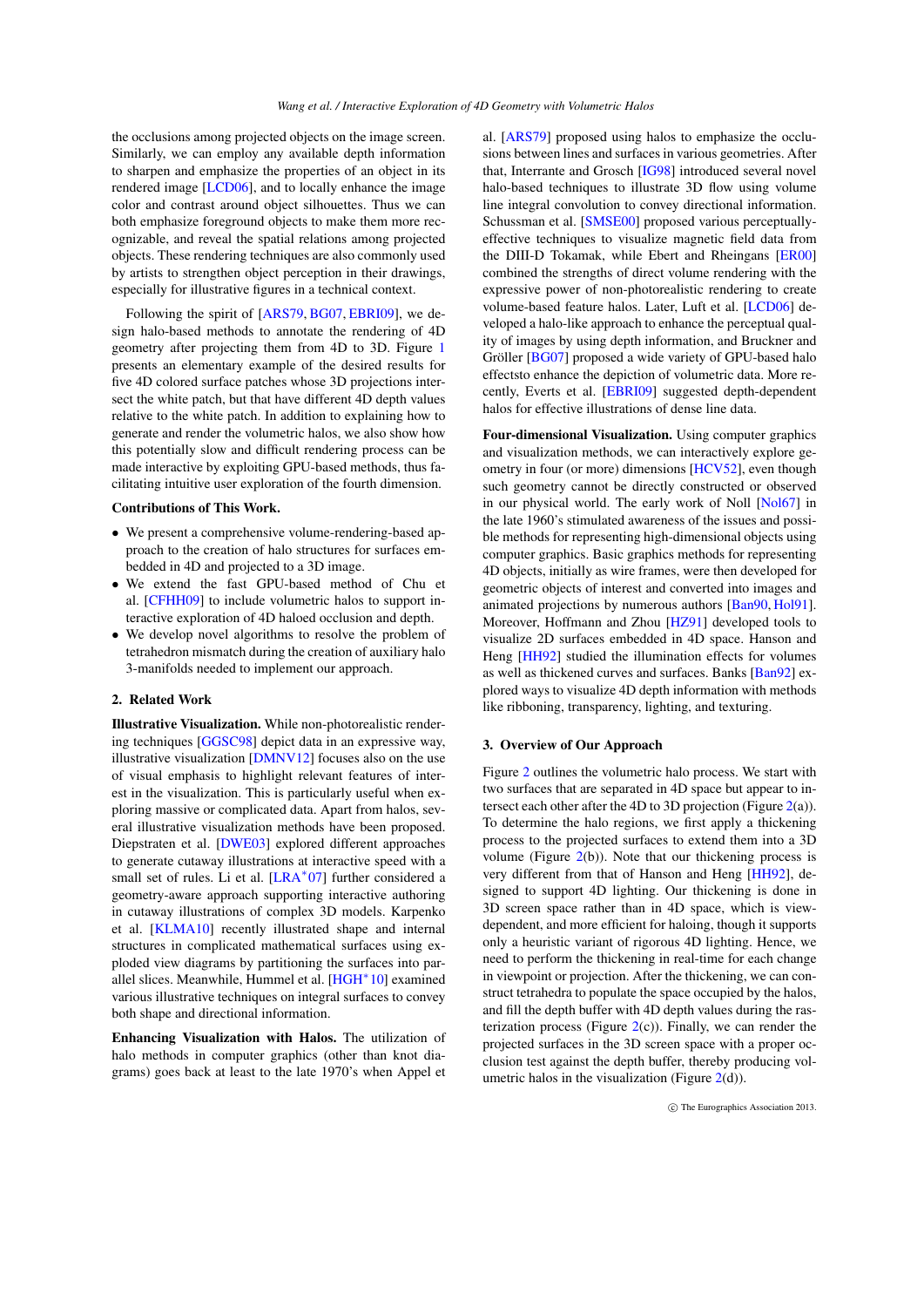*Wang et al. / Interactive Exploration of 4D Geometry with Volumetric Halos*

<span id="page-2-2"></span>

<span id="page-2-0"></span>Figure 2: *Halo illustrations for surfaces in 4D: (a) projection from 4D space to 3D screen space resulting in intersecting surfaces; (b) view-oriented thickening; (c) rasterizing the thickened volumes by multi-slicing; (d) the final halo illustrations.*

# 4. The Illustrative Visualization Pipeline

# 4.1. 4D Geometry Generation

We design a *vertex program* to generate the 4D geometry directly on the GPU. Similar to the case of mathematical surfaces in 3D, we can employ *uv*-parametrized equations to define surfaces in 4D. In practice, we program these equations in the *vertex program*, thus allowing us to send only a small number of parameters to the GPU. Furthermore, instead of uniformly sampling the *uv* space, we adaptively sample and construct the underlying surface according to its local curvature and pre-compute two lists of *u* and *v* coordinates (with their connections to form triangles) so that the *vertex program* can help compute the corresponding 4D vertex positions. For each vertex on the surface, we compute a pair of 4D tangent vectors, say  $\vec{t}_1$  and  $\vec{t}_2$ , and project them to the 3D screen space. Finally, all these per-vertex data attributes are stored using a vertex buffer object (VBO) to reduce the burden of transferring data between the CPU and the GPU.

# 4.2. Transformation and Projection

Just as 3D rotations produce different 2D screen images of a 3D scene, 4D rotations of a 4D scene produce different 3D volume images. Note that while 3D rotations have 3 degrees of freedom (e.g., rotations in the planes *yz*, *zx*, and *xy*), 4D rotations have 6 degrees of freedom (e.g, rotations in the planes *wx*, *wy*, *wz*, *yz*, *zx*, and *xy*). Moreover, 4D projection can be orthographic or perspective just as in 3D. These 4D transformations and projections are per-vertex operations (Figure [3\(](#page-3-0)a)) implemented with a specific *vertex program* that computes the operations and stores the results along with 4D depth information.

## 4.3. Thickening Mechanism

Mathematically, we can derive the thickening direction  $\vec{n}$  by taking a 3D cross product of the two projected surface tangents  $\vec{t}_1$  and  $\vec{t}_2$  after applying any transformations. There is no surviving 4D component at this point, resulting in:

$$
\vec{n} = \vec{t}_{1xyz} \times \vec{t}_{2xyz} \,. \tag{1}
$$

Note that the thickening direction  $\vec{n}$  is dependent on the 4D viewing projection because the 3D projections of  $\vec{t_1}$  and  $\vec{t_2}$ change with the 4D rotation during interactive exploration.

During the thickening process, we create two vertex instances (positive and negative) for each vertex on the projected surface (Figure  $3(b)$  $3(b)$ ). Hence, we can form two offset surfaces for each group of vertex instances. After that, we attach a per-vertex parameter *t* that takes a value of 1 or 0 for vertex instances on the positive or negative offset surface, respectively. Now, we can also define an interactivelycontrollable parameter  $\rho$  to adjust the size of the halos:

$$
\vec{v}_{new} = \vec{v}_{orig} + (2t - 1) \rho \vec{n}, \qquad (2)
$$

where  $\vec{v}_{\text{orig}}$  and  $\vec{v}_{\text{new}}$  are the original and extruded coordinates on the projected and offset surfaces, respectively.

# <span id="page-2-1"></span>4.4. Modeling Halos with Tetrahedra

After the thickening, we next construct tetrahedra to model the volumetric space occupied by the halos. We join each pair of corresponding triangles on the two offset surfaces into a triangular prism, and then decompose the prism into three tetrahedra (Figure  $3(c)$  $3(c)$ ). Altogether, there are eight possible ways of decomposing the faces of a triangular prism into triangles, only six of them leading to valid tetrahedra; applying a certain decomposition to all prisms without checking sharing faces will typically produce face mismatches similar to the T-join problem in triangular meshes (Figure [4\)](#page-3-1), which will be discussed in subsection [5.1.](#page-3-2)

We define a dedicated *geometry program* in the GPU to perform the thickening and tetrahedralization. The *geometry program* takes a single triangle with three ordered vertices as input and ultimately outputs the geometry as a list of three tetrahedra for each input triangle. These tetrahedra are then stored in another *VBO* before the next step. Having another *VBO* as a temporary buffer can avoid unnecessarily re-generating the tetrahedra for different planar slices when rendering the halos, thus improving the overall performance.

#### 4.5. Depth-dependent Volumetric Halos

Our volumetric halos adopt the depth-dependent property from Everts et al. [\[EBRI09\]](#page-5-8) so that we can vary the gap size according to the difference of 4D depth values between the projected surfaces. To produce this depth-dependent effect with volumetric halos, we need to properly compute a 4D depth value for every voxel inside the halo volumes.

<sup>⃝</sup>c The Eurographics Association 2013.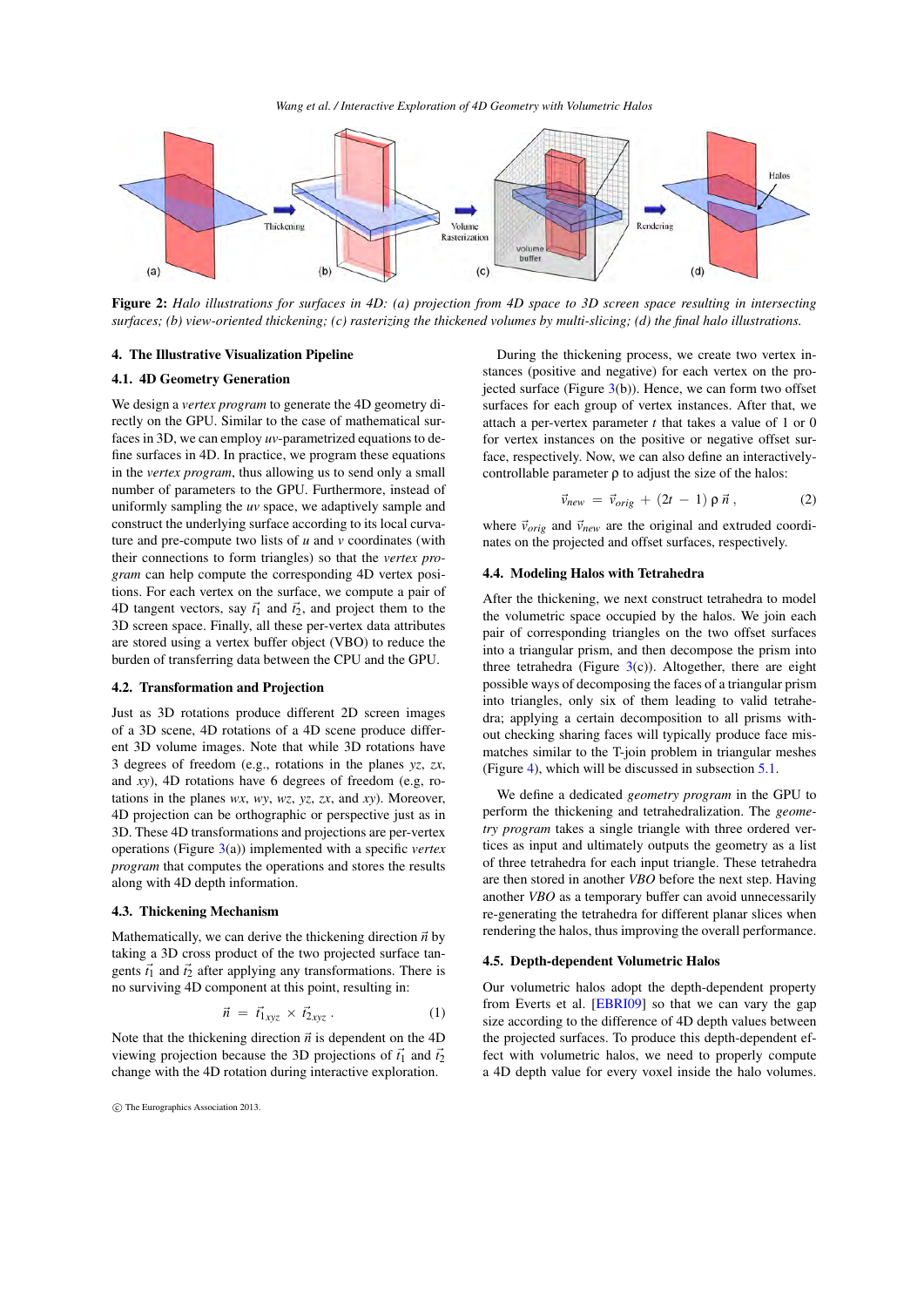

<span id="page-3-0"></span>Figure 3: *Modeling halos from a triangle primitive: (a) the triangle is transformed and projected into 3D screen space; (b) thickening the triangle by offsetting it to both positive and negative sides of*  $\vec{n}$ *; (c) decomposing the extruded volumes into tetrahedra; (d) voxelizing the tetrahedra by planar slicing; (e) generating and rendering the halos (gray color).*

This is analogous to the case of depth-dependent halos in 3D graphics, where we increase the 3D depth values across the winged regions around a 1D line on the 2D screen. By using this depth increment strategy, we can fill the depth values for regions occupied by the halos, and use these extrapolated 4D depth values to eliminate any object fragment that is shadowed by the halos. We increase the 4D depth value of each voxel (within the halo volumes) according to its offset distance from the projected surface. Given a point *p* with a 4D depth value of *dorig* on the projected surface, we use the following formula to compute the new 4D depth value *dnew* at any point extruded along  $\vec{n}$  from  $\vec{p}$ :

<span id="page-3-3"></span>
$$
d_{new} = d_{orig} + max(0, |2t - 1| - \delta t) \, \delta d \,, \qquad (3)
$$

where δ*d* controls the drop-off rate of the depth value, and δ*t* controls the size of the middle region having the same constant 4D depth value as the point *p*.

#### 4.6. Producing the Halo Visualization

We employ a multi-slice approach to generate and render the halos by composing the 2D slice images from back to front to produce the overall volume rendering. Figure  $3(d)$  $3(d)$ illustrates the slicing process, which is performed on each tetrahedron by another *geometry program*. Given a slicing plane and a tetrahedron, we first compute the points where the tetrahedron edges intersect the slicing plane. Since our slicing planes are all perpendicular to the *z*-axis in the 3D screen space, this step can be quickly done by computing the difference between the slicing plane and the *z* components of tetrahedron vertices and checking the signs. After we identify the intersecting edges (with opposite signs for the two end points), we can interpolate various per-vertex parameters along the related edges, including the 4D depth value and the *t* value. Then, we can output a triangle strip from the *geometry program* representing the intersection footprint, which could either be a quad or a triangle.



<span id="page-3-1"></span>Figure 4: *Resolving face mismatches between neighboring triangular prisms: (a) a common type of face mismatch; (b) fixable by reversing the construction of the red line in the middle rectangle; (c) another type of face mismatch that is not fixable by (b); (d) fixable by adding new vertices and reconstructing the red prism with a new decomposition.*

After that, we interpolate the per-vertex attributes over the footprint triangle in the rasterization, so that each pixel (voxel) fragment receives its own piece of interpolated data that is to be further processed by a *fragment program*. By then, we can compute Equation [\(3\)](#page-3-3) and fill the depth buffer properly with 4D depth values corresponding to the halo volumes on the slice being considered. By checking the interpolated *t* value at the fragment (its proximity to 0.5), we can then properly render the projected surface with halos, and generate a slice image with anti-aliasing. At the end, we can progressively compose the slice images to produce the overall volume rendering.

# 5. Implementation and Results

## <span id="page-3-2"></span>5.1. Implementation Issues

As mentioned in subsection [4.4,](#page-2-1) if we randomly decompose all the triangular prisms, we will likely encounter face mismatches between some neighboring prisms; typically, there are two types of face mismatches (Figure  $4(a)$  $4(a)$  and  $4(c)$ ). The challenge here is that each triangular prism may contact as many as three other prisms constructed between the two offset surfaces. Hence, when we try to match the triangle pattern between a certain pair of prisms, we need to keep the matched triangle patterns for the other four faces. Otherwise, we may create new mismatches somewhere else when we fix the face mismatch between the current prism pair.

In the first case (Figure  $4(a)$  $4(a)$ ), we can fix the face mismatch by simply changing the way we decompose the red prism (Figure [4\(](#page-3-1)b)). The outer faces on the red prism are not changed but the triangle pattern on the sharing face can be flipped. In the second case (Figure  $4(c)$  $4(c)$ ), it is more complicated because there is no way of decomposing the red prism that can allow us to resolve the face mismatch while keeping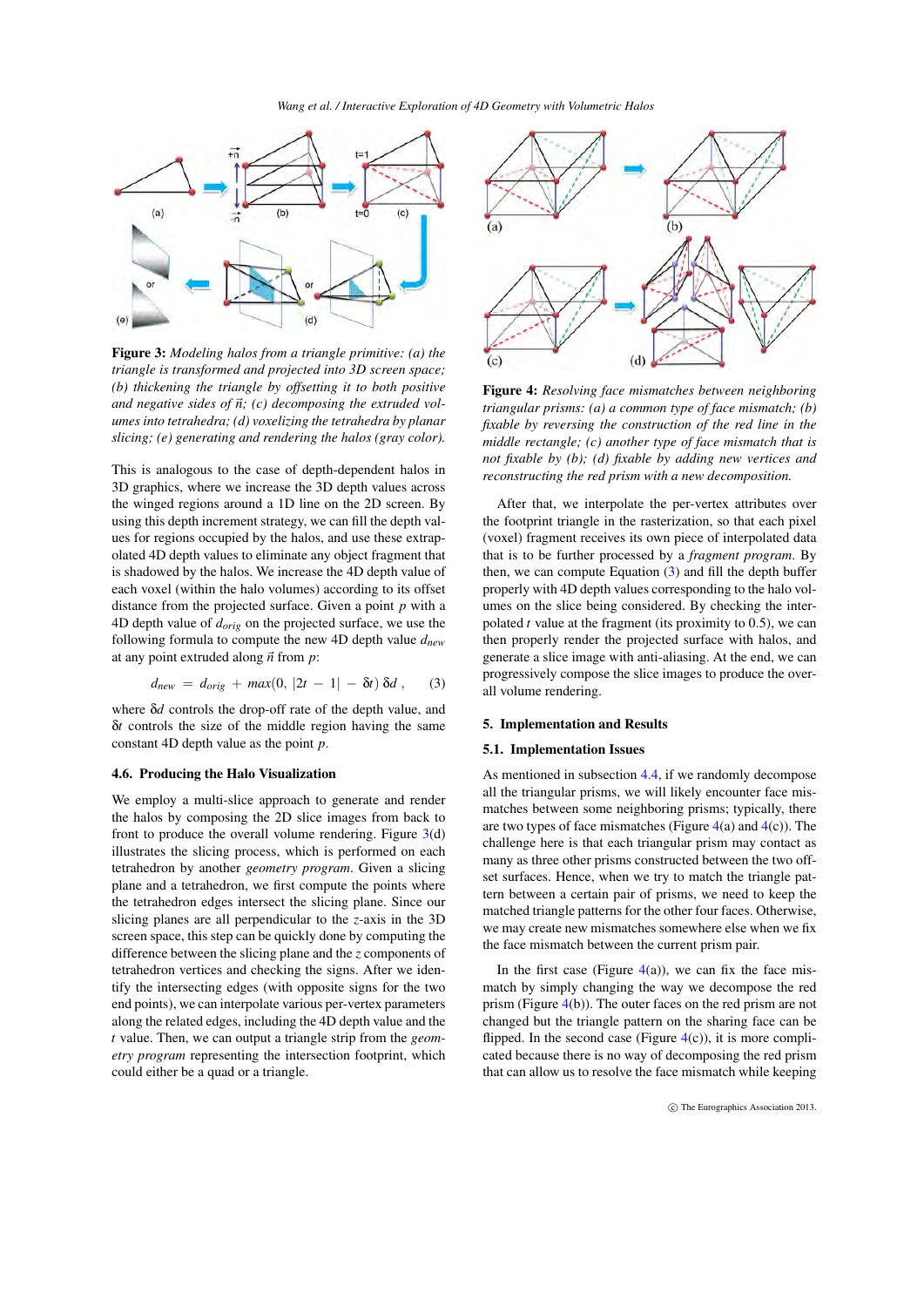<span id="page-4-4"></span>

<span id="page-4-1"></span>Figure 5: *Spun-trefoil knot: (a) traditional rendering; (b) translucent rendering; (c) result from [\[CFHH09\]](#page-5-3); (d) our result.*

<span id="page-4-0"></span>

| <b>Table 1:</b> Performance of our visualization pipeline (FPS). |       |       |       |       |
|------------------------------------------------------------------|-------|-------|-------|-------|
| Models / Num. Slices                                             | 64    | 128   | 256   | 512   |
| Quadratic Fermat                                                 | 69.97 | 57.20 | 43.73 | 25.64 |
| Spun-trefoil knot                                                | 69.16 | 55.31 | 42.67 | 24.30 |
| Twist-spun-trefoil knot                                          | 65.45 | 49.35 | 35.32 | 20.98 |

the triangle patterns on the outer faces. To resolve this problem, we need to introduce new vertices to subdivide the red prism into three smaller prisms (Figure  $4(d)$  $4(d)$ ) so that we can keep the desired triangle patterns on the outer faces that are originally on the red prism.

# 5.2. Performance

To evaluate the performance of our illustrative visualization pipeline, we tested it on a desktop PC with Intel(R) Core(TM) i7 CPU 960 3.20GHz and a Geforce GTX580 graphics card. Table [1](#page-4-0) shows the performance results in frames-per-second (FPS). *Num. Slices* represents the number of slicing planes in the multi-slice processing, which is an important factor affecting both the overall performance and image quality; we usually need around 256 slicing planes to achieve reasonable quality for most results presented here. It is clear from the table that we can achieve real-time performance even with a large number of slicing planes.

## 5.3. Results

- ∙ Spun-trefoil knot. Figure [5\(](#page-4-1)a) shows the result of rendering the spun trefoil without haloed occlusion cutaways; the translucent effects added in Figure [5\(](#page-4-1)b) do not provide much help in showing the spatial relations. Figure  $5(c)$  $5(c)$  is an expensive fully 4D-illuminated volume rendering with 4D occlusions but no expansion of the occlusions using halos. The volumetric halos in Figure [5\(](#page-4-1)d) emphasize the 4D occlusions in the same manner as gaps in a 3D knotdiagram visualization, carving out holes in surface parts that are shadowed by other parts in the projection.
- ∙ Quadratic Fermat. Figure [6\(](#page-4-2)a) shows a 2nd-order Fermat surface given by  $(z_1)^2 + (z_2)^2 = 1$  in  $CP(2)$ . There are two pinch points (see the white arrows) at which haloed cutaways begin, starting with zero 4D depth difference and monotonically increasing away from the pinch points;



Figure 6: *(a) Quadratic Fermat; (b) Calabi-Yau quartic cross-section.*

<span id="page-4-2"></span>

Figure 7: *The degree two CP*(2) *product polynomial: crosseyed stereo.*

<span id="page-4-3"></span>this is a particularly clear illustration of the value of having the 4D depth of the halos increasing with the distance from the occlusion curve.

- ∙ Calabi-Yau quartic cross-section. This manifold, the K3 cross-section, is a relatively more complicated 4th-order manifold in  $CP(2)$ , with 16 surface patches and numerous intersections in the projected image. Figure  $6(b)$  $6(b)$  shows our illustrative visualization result with volumetric halos.
- Product polynomial. Figure [7](#page-4-3) shows the degree two product polynomial surface in *CP*(2) described locally by the complex equation  $(z_1)^2 (z_2)^2 = 1$ . The stereoscopic viewing provides better perception of the spatial relations among different surface patches in the projected volume image, and the depth-dependent volumetric halos further emphasize the occlusions in the projection from the original 4D space to 3D.
- ∙ Twist-spun-trefoil knot. Figure [8](#page-5-24) illustrates another